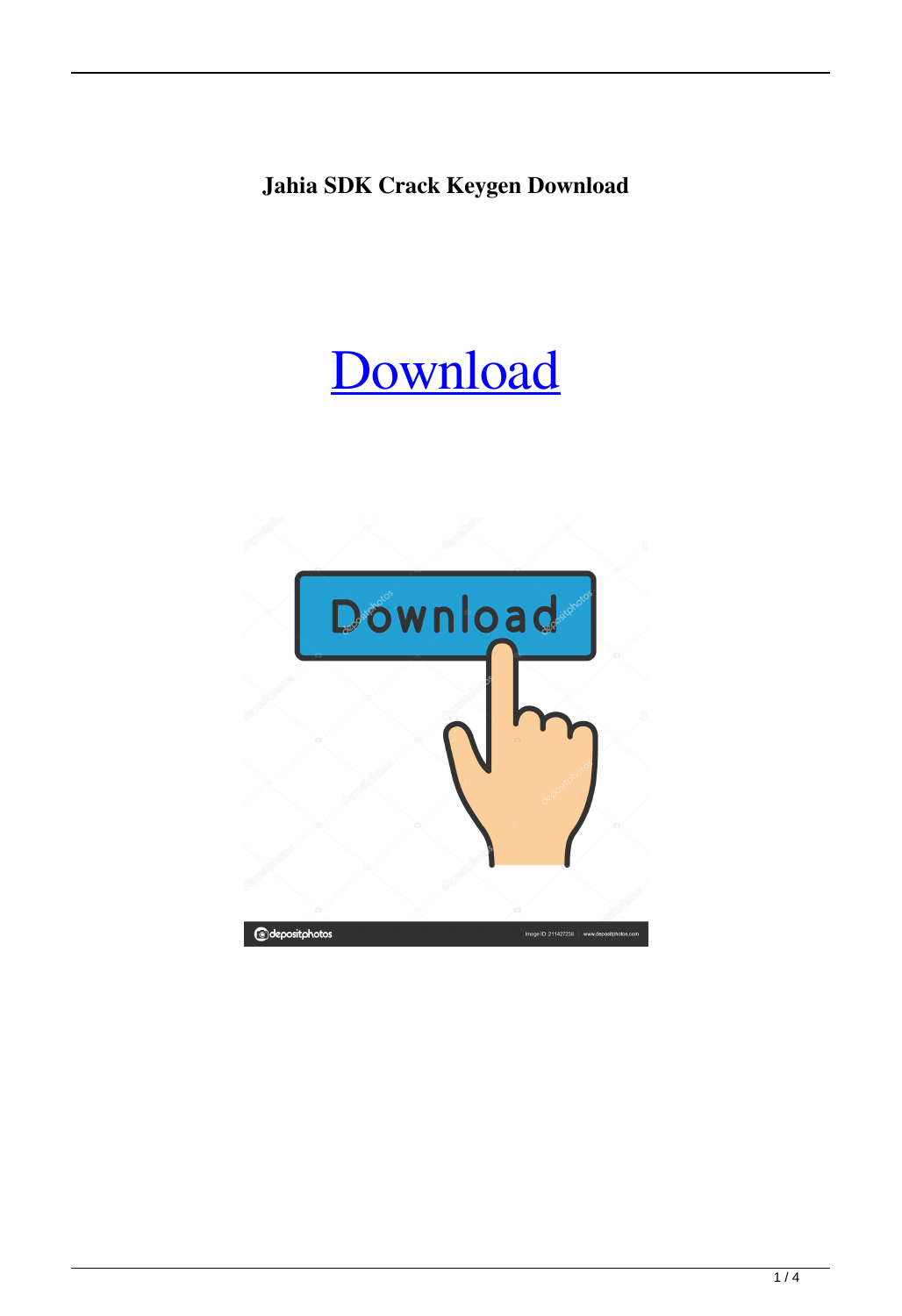## **Jahia SDK Crack [32|64bit] [Updated]**

With Jahia SDK you can use Jahia to build: - Intranets - Dynamic web sites and applications - Social portals -Enterprise applications - Business processes - Office applications - Business intelligence tools To start developing on Jahia, use the Jahia SDK to view and download Jahia documentation and example application code. Database Setup Quickstart Instructions This is a very simple quickstart that only sets up required database, you can add more modules, content and more easily as you like. It assumes you already have MySQL and PostgresSQL installed. Setup Database Step 1. Download the jahia-jquery.zip file and extract it. The location of the data is indicated in the README.txt file. Step 2. Copy the data directory from the extracted archive into the MySQL database. Step 3. Run the script: ./database-setup.pl Step 4. The database setup script will create the database, if it does not exist. If not specified, the script will create the database and user with the name "jahia\_test". This user will have the privileges required to create and edit jahia content and to run jahia modules. Step 5. Execute the following commands to initialize the database: Step 6. Restart the database server: mysqladmin restart Step 7. You are ready to start developing. Step 8. If you need to run your application on a different hostname, edit the database connection parameters: If you want to use the same database for other applications or clients, just set the parameters above to the value "localhost" and the port number, or even delete the database connection parameter in this script. Step 9. You can now run your application on your development machine using localhost or 127.0.0.1 as the hostname, and the database connection parameters. To make your application available to other people on the network, set a proper domain name using the DNS server in your network. Click on the button Install Module

### **Jahia SDK Keygen**

The KEYMACRO Virtual keyboard is one of the most used and simple to use softwares of its category. The Virtual Keyboard includes the standard 80 character ascii keyboard with numeric and symbols buttons. Features: \* 80 standard character keyboard \* Numeric keyboard \* Symbols keyboard \* Filters for to read all characters \* Auto complete for the text (Asterisks, capitals, etc.) \* User can touch each key \* User can choose the shortcut with the keyboard \* User can add keyboard actions to image button \* User can save keyboard shortcuts \* User can switch keyboard of active app \* User can search for keyboard \* User can hide keyboard \* User can copy keyboard shortcut to clipboard \* User can share keyboard shortcuts \* Screen toggle keyboard between active app \* User can return to app from keyboard \* Language keyboard \* User can change keyboard language \* User can change keyboard layout \* User can adjust keyboard size \* User can clear keyboard \* User can change keyboard style \* User can set keyboard backlight \* User can set keyboard always on \* User can set keyboard backlight color \* User can set keyboard backlight timeout \* User can set keyboard delay \* User can set keyboard delay with delay time \* User can set keyboard backlight timeout with delay time \* User can disable keyboard backlight \* User can disable keyboard backlight timeout \* User can switch keyboard language \* User can switch keyboard language \* User can clear keyboard from preview \* User can save keyboard layout \* User can copy keyboard layout \* User can clear keyboard layout \* User can toggle keyboard layout \* User can get keyboard suggestions \* User can set keyboard shortcuts \* User can set keyboard shortcuts \* User can set keyboard shortcuts \* User can set keyboard shortcuts \* User can set keyboard shortcuts \* User can set keyboard shortcuts \* User can set keyboard shortcuts \* User can set keyboard shortcuts \* User can set keyboard shortcuts \* User can set keyboard shortcuts \* User can set keyboard shortcuts \* User can set keyboard shortcuts \* User can set keyboard shortcuts \* User can set keyboard shortcuts \* User can set keyboard shortcuts \* User can set keyboard shortcuts \* User can set keyboard shortcuts \* User can set keyboard shortcuts \* User can set keyboard shortcuts \* User can set keyboard shortcuts \* User can set keyboard shortcuts \* User can set keyboard shortcuts \* User can set keyboard shortcuts \* 77a5ca646e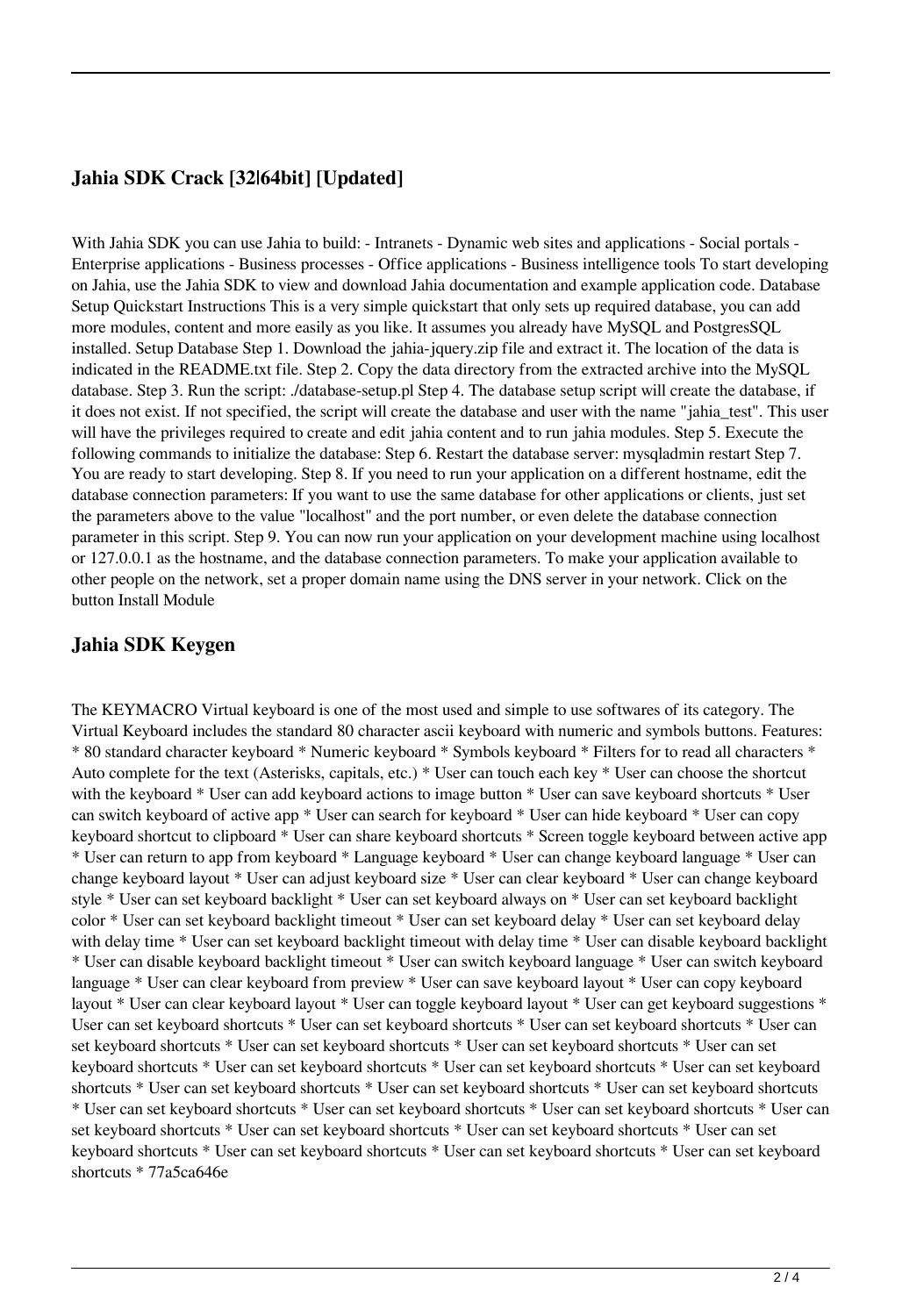# **Jahia SDK [Updated]**

- Jahia SDK is an Eclipse-based toolkit for developers, it contains all the needed parts to build a solid WCM: Database, Module Repository, Administration, JavaScript Libraries and a lot of other stuff. - The Jahia SDK is the toolkit to develop Jahia applications: We provide the framework and a set of code generators to code your application without programming: A very useful time saver. - The Jahia SDK is an Eclipse RCP application : Jahia SDK is well-tested and fully deployable on most of the major operating systems. - We support both Eclipse 4.3 and Eclipse 4.4 with the same setup. - We provide two JSFuckinME2 modules (1.1.1, 1.2.1) which we distribute in the Eclipse Marketplace. - We provide the stand alone application - We provide a set of JSFuckinME2 JSFuckin modules to help you build your application. These modules allows you to : + generate a JSFuckinME2 JSFuckin module + generate your JSFuckinME2 XML config + create/read/update a collection + create/read/update a content type + generate your own JSFuckinME2 controller/service + register/deregister a JSFuckinME2 module in the JSFuckinME2 JSFuckin module + generate your own JSFuckinME2 workflow + generate your own JSFuckinME2 jar file + generate your own JSFuckinME2 jar file + generate your own JSFuckinME2 folder +... The official Apache Seam framework is a Java framework to create rich applications on Java EE. Apache Seam is a component-based framework where components combine to build applications. Apache Seam is used to create applications such as an e-commerce application. We have a published an Apache Seam implementation, this enables you to use the framework in your project. You can install the framework using Maven, make your way through the Getting Started tutorial of the framework to create a simple application. You can also download the framework sources and the example projects. THE MERGE OPEN SOURCE PROJECT JAVA FLOW RESOURCES (Java 4, 5) ============= The code presented in this project is based on open source framework Apache Commons Collections (or at version 4.

### **What's New In Jahia SDK?**

Jahia SDK is a complete set of class definitions for all aspects of Jahia module development. These classes are open source and of free distribution under the LGPL license. The SDK is composed of packages: \* Jahia.core contains the class definitions for simple services such as data access, templating and URL routing; \* Jahia.admin contains the class definitions for the admin area; \* Jahia.api contains the class definitions for the web service APIs; \* Jahia.formatter contains the class definitions for the Formatter objects; \* Jahia.service contains the class definitions for the datamodel, persistence, cache and memcached objects. In addition, the SDK also contains the Jahi and W3C XSD (XML Schema) files. Jahia.services.\*.\* packages Jahia.admin.\*.\* packages Jahia.api.\*.\* packages Jahia.formatter.\*.\* packages Jahia.core.\*.\* packages Jahia and W3C XSDs Jahia Services Package This package contains all the services available in Jahi, that is, the REST API, the Site Templates and a JhiAdmin admin module. Jahia.admin.siteTemplateJahiaService A service to generate a site template based on the information passed in parameters. Jahia.admin.siteTemplateJahiaServiceImpl A Service to generate a site template based on the information passed in parameters. Jahia.admin.siteTemplateJahiaServiceAsync A service to generate a site template based on the information passed in parameters.

Jahia.admin.siteTemplateJahiaServiceImplAsync A service to generate a site template based on the information passed in parameters. Jahia.api.restJahiaService A service to provide a simple REST implementation of Jhi REST services. Jahia.api.restJahiaServiceImpl A service to provide a simple REST implementation of Jhi REST services. Jahia.api.restJahiaServiceAsync A service to provide a simple REST implementation of Jhi REST services. Jahia.api.restJahiaServiceImplAsync A service to provide a simple REST implementation of Jhi REST services. Jahia.api.restJahiaServiceImplAsync A service to provide a simple REST implementation of Jhi REST services. Jahia.api.restJahiaServiceImplAsync A service to provide a simple REST implementation of Jhi REST services. Jahia.api.restJahiaServiceImpl A service to provide